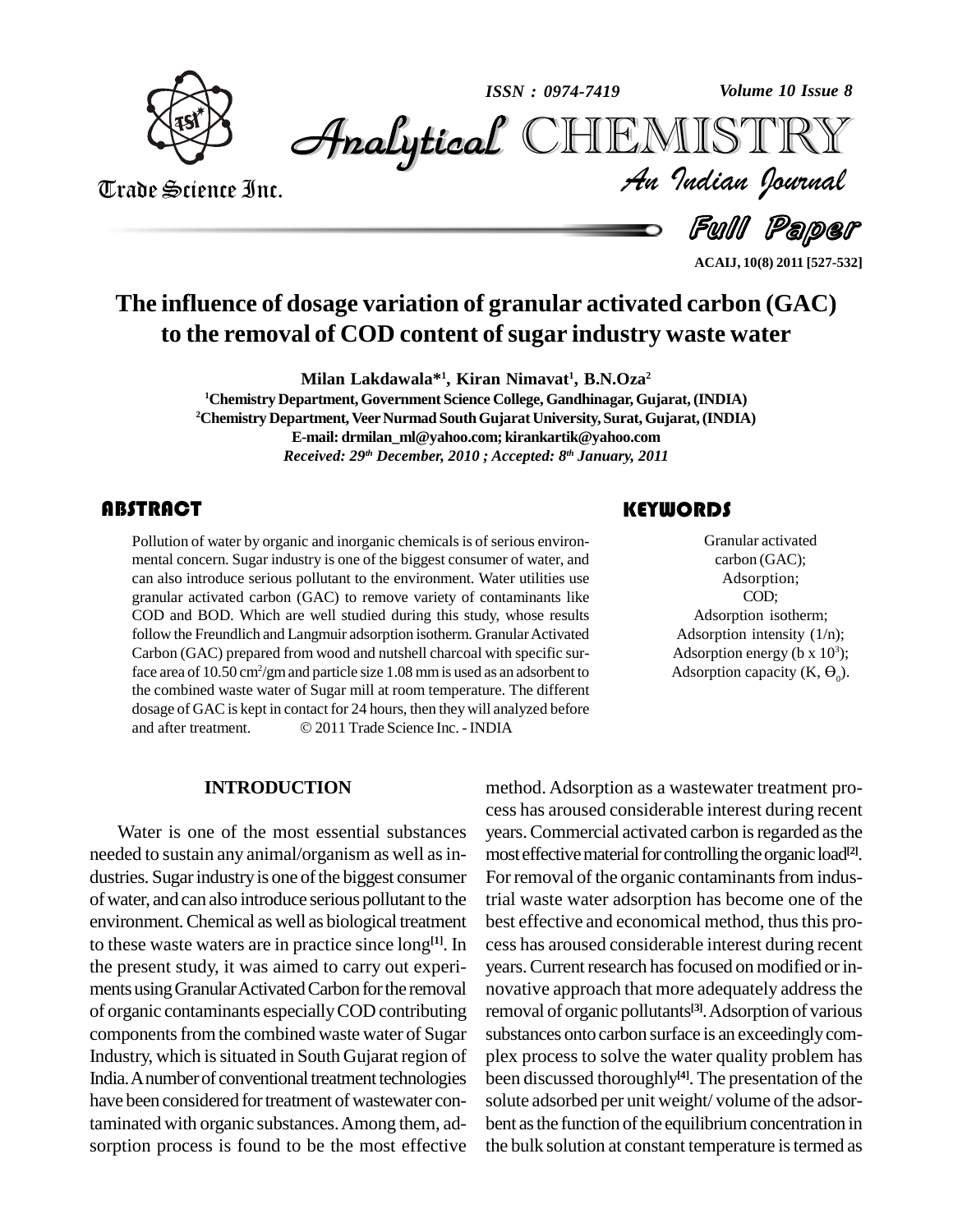# Full Paper

**Full Paper**<br>the 'Adsorption Isotherm'<sup>[5]</sup>. A novel Freundlich type in the successfully to describe the adsorption of organic pollutants on activated carbon fromthe multi-component aqueous solution<sup>[6]</sup>. Some investigators found that particular organic suspended solids could interferewith the adsorption process, both in term of adsorption capacity and adsorption rate, however the effect of the solids diminished as the size of the adsorbent increased<sup>[7]</sup>.

GAC shows advantages in its application because it exhibits high porosity, large surface and is easy to reactivate afterits exhaustion and is easyto handle.Ad sorption is a surface phenomenon. Physical adsorption takes place at lower temperatures, while chemical adsorption is effective with localized high energy producing ionic bonds. So, isotherm tests are carried out for the effective dose of carbon by batch experiments. Column tests are conducted to find out operating ca pacity of the carbon with optimum flow rate and bed depth. Reactivation of spent carbon from waste water effluent is performed by thermal regeneration process or electro chemical process. Activated carbon is widely used and adsorption models have been effectively ap plied for partial or complete removal of various substances **[8]**.

The effect of particle size and shape of adsorbent on adsorption is measured by computerized image analyzer **[9]**. Rates of adsorption increases with the reduction in particle size and it is inversely proportional to the square of the carbon particle diameter<sup>[10]</sup>. The adsorp-<br>tion characteristics of three types of activated carbon (GA<br>for 17β-estradiol were studied by long term experi-<br>talys tion characteristics of three types of activated carbon ments to assess the time which is necessary to reach ied to e<br>equilibrium between the solid and the liquid phase. The cide of<br>equilibrium concentrations were calculated to be at 49–Remov equilibriumbetweenthe solid and the liquid phase.The 81% of the initial concentration in the concentration of  $5, 10$ equilibrium concentrations were calculated to be at  $49-$  Remov<br>81% of the initial concentration in the concentration of 5,10<br>range between 1 and 100  $\mu$ g/l, with 0.51  $\mu$ g/l for a 1 achieve of the initial concentration in the concentration of<br>e between 1 and 100  $\mu$ g/l, with 0.51  $\mu$ g/l for a 1 acl<br>and between 5.9 and 14.6  $\mu$ g/l for 100  $\mu$ g/l initial tiv concentration **[11]**.

different particle size of granular activated carbon primary *I* granural and<br> *I* temperature,<br> *I* andly improve<br> *I* ISTRY  $(AAC)$ , pH, dosage, and temperature, and by forming real PT One of the drinking waterworks supply was studied by bench-scale experiments examining effects of the Freundlich adsorption model. The adsorption performance could be significantly improved by using smallsize GAC, low pH, low temperature, and an increase

CHEMISTRY

multi-components adsorption isotherm was employed ants dimethyl trisulfide and  $\beta$ -cyclocitral adsorption on in the dosage of GAC<sup>[12]</sup>. The study of two algal odorin the dosage of GAC<sup>[12]</sup>. The study of two algal odor-<br>ants dimethyl trisulfide and  $\beta$ -cyclocitral adsorption on granular activated carbon (GAC) was investigated. It<br>was concluded that among the four isotherm models<br>(Langmuir, Freundlich, Temkin, and Dubinin– was concluded that among the four isotherm models Radushkevich), Freundlich isothermshowed the best fitting with the equilibrium data in terms of the coeffi-Radushkevich), Freundlich isotherm showed the best<br>fitting with the equilibrium data in terms of the coeffi-<br>cient of determination  $(R^2)$  and Chi-square  $(\chi^2)^{[13]}$ .

> Volatile Organic Compounds (VOCs) such as methanol, ethanol, methyl ethyl keton, benzene, n-propanol, toluene, and o-xylene were adsorbed in a laboratory-scale packed-bed adsorber using granular acti vated carbon (GAC) at 101.3 kPa.. The adsorption isotherm, and adsorbed amount and adsorption heat of VOCs were obtained using the breakthrough curve: the former for comparison with the conventional isotherm models, the latter for correlation with the physical properties of VOCs **[14]**. Chromium is mainly used in the leather andwood industries can be removed fromwaste by various processeslike adsorption. TheCr(VI) ad sorption by commercial granular activated carbon (GAC) as adsorbent from diluted solutions, and batch systems with controlled pH, In addition- effect of pH on theCr(VI) adsorption, adsorption equilibrium, and kinetic were studied under experimental conditions (pH  $= 6$ , MA  $= 6$ g, for 90min.). On the GAC surface, carboxylic groups were found to be in higher concentrations(MAS=0,43 mmol/gCAG), which increase the Cr(VI) adsorption, principallyin acidic pH values **[15]**.

The performance of the granular activated carbon (GAC) fixed bed adsorption, the continuous photocatalysis systems and a combination of the two were studied to evaluate their capabilities in removing the herbicide of metsulfuron-methyl(MM) from waste water. Removal ofMMvia adsorption usingGACfixed beds cide of metsulfuron-methyl (MM) from waste water.<br>Removal of MM via adsorption using GAC fixed beds<br>of 5, 10 and 15 cm depths (operated at meter per hour) achieved a removal of 35, 55 and 65% of MM respectively **[16]**. The performances of GAC adsorption and GAC bioadsorption in terms of dissolved organic carbon (DOC) removal were investigated with synthetic biologically treated sewage effluent (BTSE), synthetic primary treated sewage effluent (PTSE), real BTSE and real PTSE. The main aims of the study are to verify and compare the efficiency of DOC removal by GAC (adsorption) and acclimatized GAC (bioadsorption). The results indicated that the performance of bioadsorption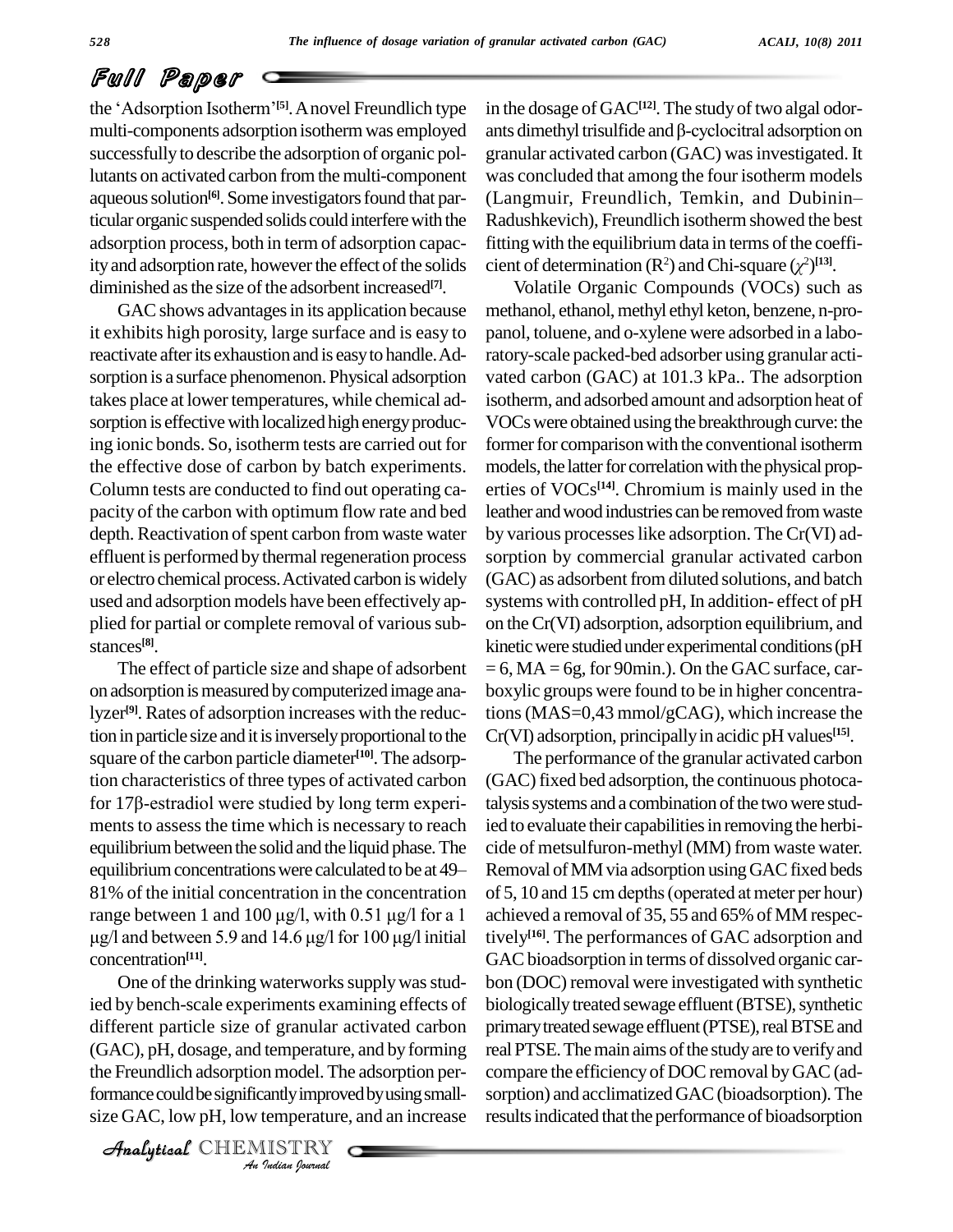was significantly better than that of adsorption in all cases, showing the practical use of biological granular activated carbon (BGAC) in filtration process. The most<br>significance was observed at a real PTSE with a GAC try<br>dose of 5 g/L, having 54% and 96% of DOC removal ber significance was observed at a real PTSE with a GAC by adsorption and bioadsorption, respectively<sup>[17]</sup>.

#### **EXPERIMENTAL**

Wastewater samples were collected from the urbanized village. The pH and EC of the samples were measured on the site and the other parameters were analyzed in the lab according to the APHA (1989). Samples were stored at temperature below 3<sup>o</sup>C to avoid any change in the physic-chemical characteristics. TheCOD of the samples were estimated before and after adsorption giving different treatment.

Granular Activated Carbon (GAC) with specific surface area 10.50 cm<sup>2</sup>/gm and particle size 1.08 mm was used as an adsorbent for the treatment of sugar industrywaste water. For present research work the adsor bent sample was prepared from wood and nutshell charcoal. The process of manufacturing of activated carbon included carbonization followed by activation. Wherein on pyrolysis ofrawmaterials polynuclear aromatic system get resulted. The carbon formed would be further activated by burning it in atmosphere of  $\mathrm{CO}_2^{\vphantom{\dagger}},\mathrm{CO},\mathrm{O}_2^{\vphantom{\dagger}},$ H<sub>2</sub>O vapour, air or other selected gases at temperature between 300 to  $1000^{\circ}$  C.

<sup>o</sup>C to dustry waste water sample and the mixture was stirred These activated carbons were added to sugar in well and was kept in contact until equilibriumstate attain and that was 24 hours for this system. The known quantity (1 liter) of sample was treated with different

| TABLE 1 : The influence of dosage variation of granular activated carbon (GAC) on various physico-chemical characteristic |                                         |  |  |  |  |  |
|---------------------------------------------------------------------------------------------------------------------------|-----------------------------------------|--|--|--|--|--|
| of sugar industry waste water                                                                                             |                                         |  |  |  |  |  |
| <b>Adsorbent: Granular Activated Carbon (GAC)</b>                                                                         | Room temperature: $26 \pm 10^{\circ}$ C |  |  |  |  |  |

**Specific Surface Area: 10.50 cm<sup>2</sup> Particle size: 1.08 mm**

| Particle size: 1.08 mm |                         |                  |                  |                  |                   |                   |                   |                   |
|------------------------|-------------------------|------------------|------------------|------------------|-------------------|-------------------|-------------------|-------------------|
| <b>Parameter</b>       | <b>Untreated Sample</b> | $1 \text{ gm/L}$ | $2 \text{ gm/L}$ | $5 \text{ gm/L}$ | $10 \text{ gm/L}$ | $15 \text{ gm/L}$ | $20 \text{ gm/L}$ | $30 \text{ gm/L}$ |
| pH                     | 5.68                    | 7.18             | 7.23             | 7.32             | 7.45              | 7.84              | 7.84              | 7.84              |
| Conductance (m mho)    | 1.737                   | 1.71             | 1.713            | .713             | 1.791             | 1.792             | 1.799             | 1.799             |
| $COD$ (mg/L)           | 1847.58                 | 1254.96          | 1150.38          | 1080.66          | 836.64            | 766.92            | 697.2             | 697.2             |
| $BOD$ (mg/L)           | 310                     | 272.8            | 248              | 223.2            | 186               | 161.2             | 124               | 62                |
| Alkalinity (mg/L)      | 1000                    | 750              | 750              | 750              | 750               | 750               | 750               | 750               |
| Hardness $(mg/L)$      | 850                     | 520              | 520              | 520              | 520               | 520               | 520               | 520               |
| Chloride $(mg/L)$      | 137.457                 | 137.457          | 137.457          | 137.457          | 137.457           | 137.457           | 137.457           | 137.457           |

**TABLE 2 : Freundlich and Langmuir adsorption isotherm parametersfor COD contributing components and percent Adsorbent: Granular activated carbon (GAC) Room temperature: <sup>26</sup><sup>±</sup> <sup>1</sup> removal of COD in presence of GAC**

**Specific surface area: 10.50 cm<sup>2</sup> Particle size: 1.08 mm**

Room temperature:  $26 \pm 10^{\circ}$ C **/ gm Contact duration: 24 Hours**

**/ gm Contact duration: 24 Hours**

| $1/q_e x 10^2$ | $1/C_{eq}x10^3$ | $\log x/m$ | $log C_{eq}$ | <b>Removal</b><br>$\frac{0}{0}$ | $q_e = x/m$<br>(mg/gm) | <b>Removal</b><br>$x=C_0-C_{eq}$<br>(mg/L) | Eq. Conc.<br>$C_{eq}$ (mg/L) | Adsorbent<br>concentration<br>$m$ (gm/L) | N <sub>0</sub> |
|----------------|-----------------|------------|--------------|---------------------------------|------------------------|--------------------------------------------|------------------------------|------------------------------------------|----------------|
|                | 0.5412          |            | 3.2666       |                                 |                        |                                            | 1847.58                      | $\mathbf{0}$                             |                |
| 0.1687         | 0.7968          | 2.7728     | 3.0986       | 32.08                           | 592.64                 | 592.62                                     | 1254.96                      |                                          | 2              |
| 0.2869         | 0.8693          | 2.5423     | 3.0608       | 37.73                           | 348.6                  | 697.2                                      | 1150.38                      | 2                                        | 3              |
| 0.6520         | 0.9254          | 2.1858     | 3.0337       | 41.51                           | 153.384                | 766.92                                     | 1080.66                      | 5                                        | 4              |
| 0.9892         | 1.1953          | 2.0047     | 2.9225       | 54.72                           | 101.094                | 1020.94                                    | 836.64                       | 10                                       | 5              |
| 1.3880         | 1.3039          | 1.8576     | 2.8848       | 58.49                           | 72.044                 | 1080.66                                    | 766.92                       | 15                                       | 6              |
| 1.7386         | 1.4343          | 1.7598     | 2.8434       | 62.26                           | 57.519                 | 1150.38                                    | 697.2                        | 20                                       | 7              |
| 2.6078         | 1.4343          | 1.5837     | 2.8434       | 62.26                           | 38.346                 | 1150.38                                    | 697.2                        | 30                                       | 8              |

**Analytical** CHEMISTRY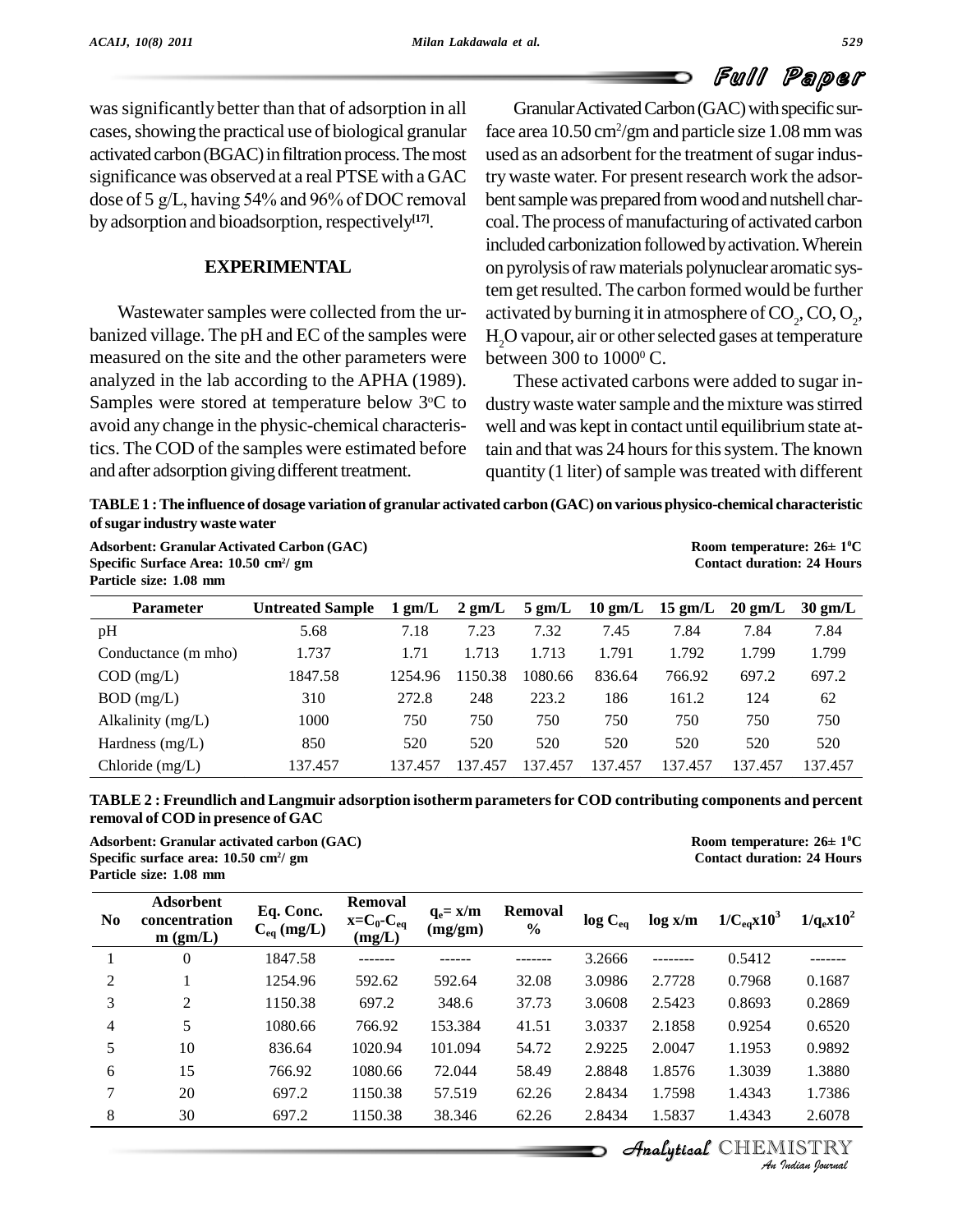# Full Paper

amount of Granular Activated Carbon viz 1, 2, 5, 10,  $15, 20, 30$  gm/L stirred well and kept in contact for  $24$ hours at room temperature. Then the samples were filtered and analyzed for various physico-chemical char acteristics. This study was especially concentrated on COD removal. The method for determination of COD TABLI practicable is dichromate reflux method followed from Langmuir ad boval. The method for determination of COD<br>is dichromate reflux method followed from<br>methods for the water and waste water<sup>7[18]</sup>. 'Standard methods for the water and waste water'<sup>[18]</sup>. The results for each dose are presented in TABLE 1, 2 and figure 1, 2.



**Figure 1 :Freundlichadsorption isothermforCODintoGAC**



**Figure 2 :Langmuir adsorption isothermforCOD ontoGAC**

#### **RESULTSAND DISCUSSION**

The initial COD content of the waste water was 1847.58 COD c *In* the waste was<br>*Indian* for higher<br>*Indian* bournal<br>*I*ISTRY mg/L which is reduced to  $697.2$  mg/L with  $20$ gm/L of tors TABLE 1 shows the influence of dose variation of Granular Activated Carbon onto various physico-chemical characteristics of the combined waste water of Sugar Industry at room temperature. The pH of the untreated sample is 5.68 which increase upto 7.84 at the dose of 15 gm/L dose of GAC and remain constant for higher dose. The conductance increased from 1.737 m mho (initial) to  $1.799$  m mho at the dose of  $20$  gm/L of GAC. GAC and remains constant for higher dose. The BOD content of the waste water is  $310 \text{ mg/L}$  is reduced to 62 mg/Lwith increasing dose of GAC. The alkalinity

CHEMISTRY

and hardness removal are found to be 750mg/L and 520 mg/Lrespectively from 1000mg/Land 850 mg/L of initial stage which remains constant at each dose. The chloride content is not affected at any concentration of GAC.

TABLE 2 represents the data for Freundlich and Langmuir adsorption isotherms along with percent removal of COD exerting components of sugar industry waste water on to GAC. It can be seen that the percent removal of COD increases with increase in GAC concentration from 32.07% to 62.26% with 20 gm/L of GAC and remain constant for higher dose.. The removal per unit weight is found to be decreased from 592.62mg/gmto 38.346mg/gmwith increase inGAC dose. The logarithmic values of equilibrium concentration  $(C_{\infty})$  and removal per unit weight (x/m) were given in table which were used for the explanation of Freundlich adsorption isotherm model whereas the inverse values needed for Langmuir isotherm model.

Figure 1 represents the plot of log  $C_{\text{eq}}$  Vs log x/m (COD) for fly GAC. The straight line nature of the plot corresponds to slope 1/n and intercept K. 1/n is related to adsorption intensitywhose value is 5.3158 for  $\mathop{\mathrm{COD}}$  while intercept  $\mathop{\mathrm{K}}$  on Y-axis related to adsorption capacity is found to be 1.15

Figure 2 represents the plot of Langmuir parameters viz,  $1/C_{\rm eq}$  x  $10^3$  and  $1/q_{\rm e}$  x  $10^3$ . The nature of the curve for COD onto GAC is linear however the intercept on X-axis related to adsorption energy  $(L/mg)$  i.e. b x 10 3 is 0.76 L/mg for COD exerting components. These values can be used to calculate the adsorption capacity  $\Theta_0$  i.e 279.18 (mg/gm).

Influence of different dose of GAC on various physico-chemical characteristics can be explained as the pH increases with increasing amount of GAC dose can be linked with removal of components contributing to acidic character of the waste water sample, similar conclusion can be drawn for increasing removal of alkalinity and hardness. At higher dose of GAC the conductance of the waste water is seems to be increased also suggest the increasing amount of ionic species. The results for COD clearly establishes the removal of COD contributors can be explained on the basis of adsorption phe nomenon and the extent can be co-related with increasing adsorption sites with increase in the dose, the similar adsorption phenomenon occurs for the removal of BOD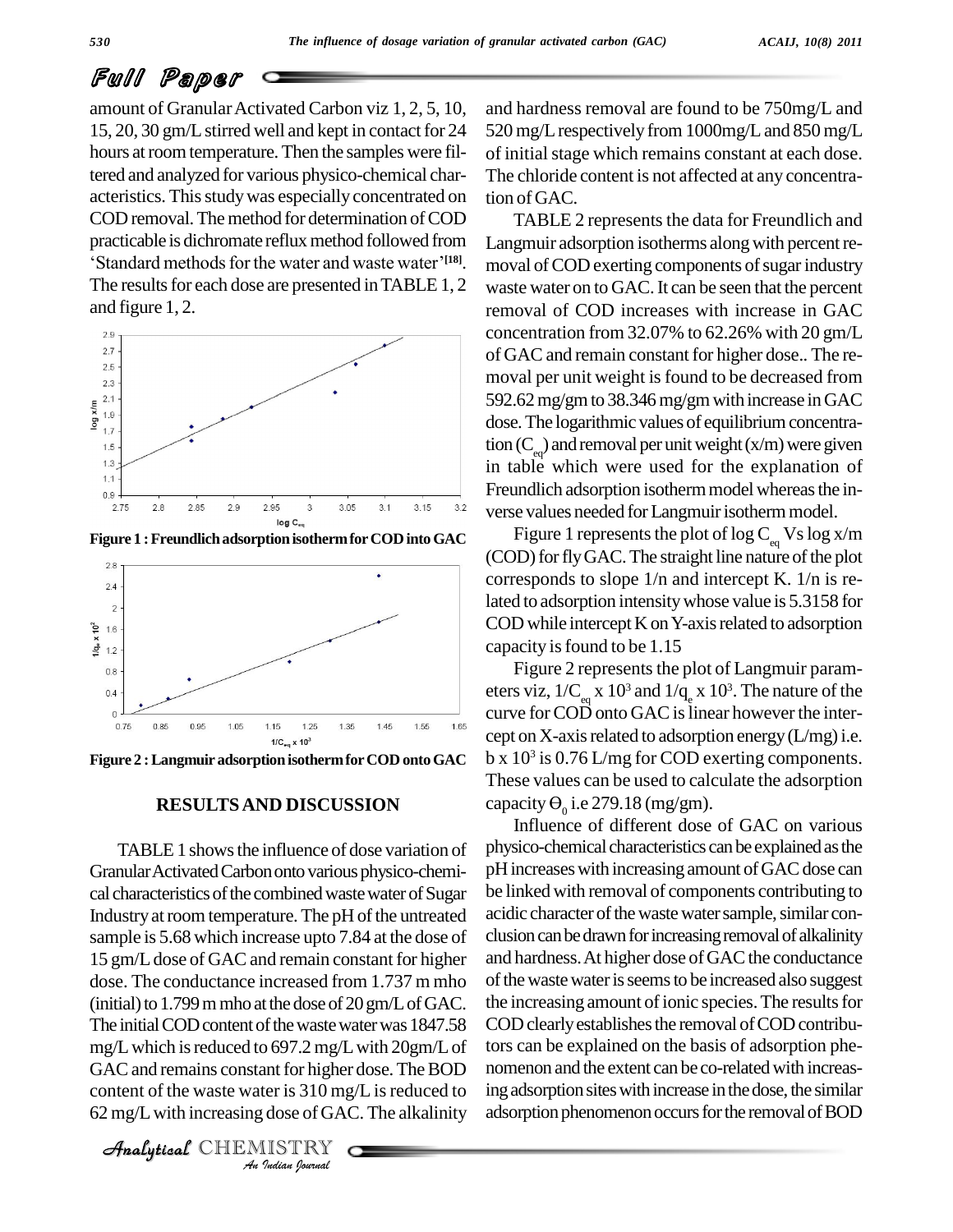causing contaminants. It is evident from the result that the presence of the GAC sites has no effect on initial chloride content of the waste water sample.

TABLE 2 represents the data for Freundlich and Langmuir adsorption isotherms along with percent removal for COD onto GAC. These information are used to prove the adsorption isotherm model and from that the Adsorption intensity, Adsorption energy and Adsorption capacity can be calculated. The percent re moval of COD seems to be increased with increase in dose of adsorbent.The logarithmic and inverse values of  $C_{\text{eq}}$  and x/m are used for plot of isotherm.

The logarithmic value of equilibrium concentration and removal per unit weight gives the linear plot for COD by GAC confirm the applicability of Freundlich adsorption isotherm. It is the most widely used mathematical description of adsorption in aqueous systems. The equation is an empirical expression that covers the heterogeneity of the surface and exponential distribution of sites and their energies. With the purpose  $\frac{m}{F}$  of linearization the equation is represented in logarith-<br>mic form as  $\frac{GAC}{F}$ of linearization the equation is represented in logarith-

### $\log x/m = \log K + 1/n \log C_{eq}$

The plot of  $\log C_{\text{eq}}$  versus  $\log x/m$  gives straight line layer with a slope of  $1/n$  and  $\log K$  is the intercept of  $\log x/m$ at  $\log C_{eq}= 0$  which indicates that Freundlich adsorption isothermmodel is applicable.

The same table shows the Langmuir adsorption isotherm for COD byGAC. Langmuir isothermis a plot of the amount of impurity adsorbed by GAC against the amount of impurity that remains in solution. It is a preliminary test to check the efficiency of particular material.

These modes of action can be explained on the basis of material.<br>These modes of action can be explained on the basis high<br>of Langmuir's model, i.e. 'Ideal localized monolayer pract These modes of action can be<br>of Langmuir's model, i.e. 'Ideal<br>model' according to which:

- 1. Themolecules are adsorbed at definite sites on the surface of the adsorbent.
- 2. Each site can accommodate only one molecule (monolayer).
- 3. The area of each site is a fixed quantity determine solely by the geometry of the surface.
- 4. The adsorption energy is the same at all the sites. Such behavior on the basis of kinetic consideration, presuming that the adsorbed molecules cannot migrate across the surface of the interact with another

neighboring molecules can be mathematically expressed as under

# $1/q_e = 1/\Theta_0 b \times 1/C_{eq} + 1/\Theta_0$

Where  $q_e$  = amount of solute adsorbed per unit weight of adsorbent $(mg/gm)$ ; = x/m i.e. x is amount of adsorbate adsorbed (mg/L); m is weight of adsorbent (gm/L);  $C_{eq}$  = equilibrium concentration of the solute (mg/L);  $\Theta_0 =$  Langmuir constant related to adsorption capacity (mg/gm);  $b =$  Langmuir constant related to adsorption energy (L/mg)

Plot of log  $\mathrm{C}_{_{\mathrm{eq}}}$  versus log x/m is a straight line in nature, presented in figure 1 suggests the applicability of this isotherm and indicate a monolayer coverage of the adsorbate on the outer surface of the adsorbent. The steep slope indicates high adsorptive intensity at high equilibrium concentration that rapidly diminished at lower equilibrium concentration covered by the isotherm. As Freundlich equation indicates the adsorptive capacity  $x/m$  is a function of the equilibrium concentration of the solute. Therefore, higher capacity is obtained at higher equilibrium concentrations.

Figure 2 represents the plot of Langmuir adsorption isotherm forCOD contributing components onto GAC. The straight line nature of the plot confirms the applicability of the Langmuir model and also the monolayer coverage. The Langmuir constant  $\Theta_0$  in mg/gm related to adsorption capacity indicate availability of more surface active region onto adsorbent site and b x 10 <sup>3</sup> L/mg related to adsorption energy in terms of x/m is a characteristic of the system.

## **CONCLUSION**

This study leads us to the conclusion that the final combined waste water of Sugar manufacturing unit is highly polluted having higher COD value. Due to some practical limitation only COD parameter is emphasized in this paper when the final combined waste water of Sugar mill is treated with finely divided low cost material GAC at room temperature for 24 hours of contact duration the following results are achieved.

- i. The maximum COD removal is found at  $30gm/L$  of GAC concentration *i.e.* 66.04%
- ii. 30 gm/L Granular Activated Carbon removes BOD *I*<br> *I* water up to<br> *I* ISTRY<br> *I Isalian Iournal* contributing components of the waste water up to 62.26%
- iii. The chloride content of the sample do not affected at allwith increasing amount ofGAC.